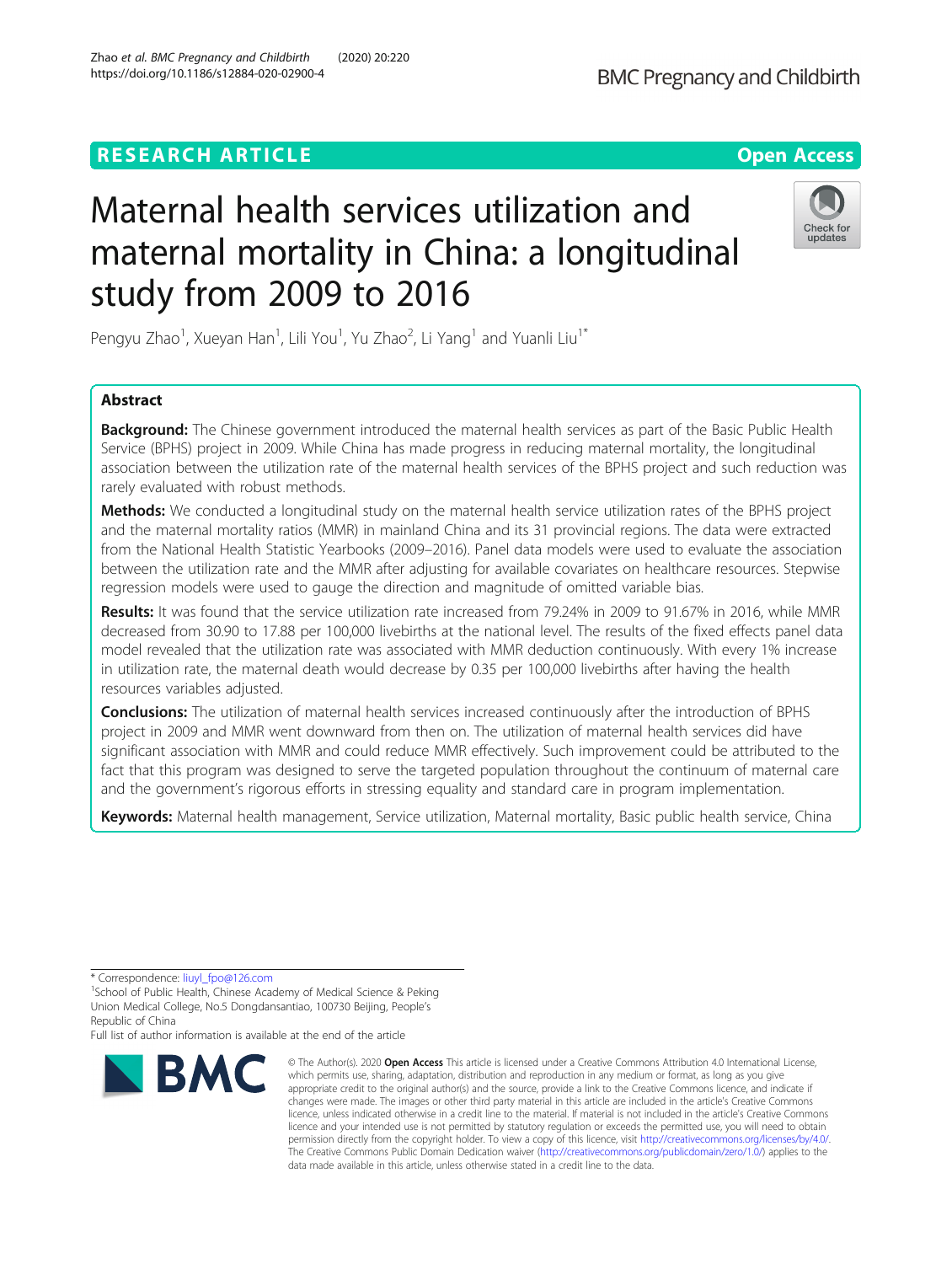## Background

Approximately 800 women die each day due to preventable causes related to pregnancy and childbirth according to the World Health Organization (WHO) report [[1\]](#page-8-0), indicating that the maternal mortality is still a worldwide public health challenge. The international community attached great importance to the maternal health and made it an important part of both the Millennium Development Goals (MDGs) [[2\]](#page-8-0) in 2000 and the Sustainable Development Goals (SDGs) [\[3\]](#page-8-0) in 2015. It had been noted that 99% of the maternal deaths occurred in developing countries [[1\]](#page-8-0). The main causes of maternal deaths were found to be obstetric hemorrhage, sepsis, unsafe abortion, hypertensive disorders, and obstructed labor, which were mostly preventable [\[4](#page-8-0)], and could be averted if all women had access to timely health services and interventions for the prevention and treatment of pregnancy and birth complications [\[5](#page-8-0)]. It was also reported that the high maternal mortality ratio (MMR) was associated with inadequate and poor-quality maternal health services from the global perspective [\[6](#page-8-0)]. Therefore, it has been widely recognized that maternal health service programs, which generally included antenatal healthcare, health education, mental health management, skilled delivery attendant, and postnatal healthcare [[7](#page-8-0)–[10](#page-8-0)] should be valued, carefully designed and vigorously evaluated [[11,](#page-8-0) [12](#page-8-0)]. WHO have announced that the antenatal healthcare should include at least 4 visits [[13\]](#page-8-0) to health facilities for an uncomplicated pregnancy and at least 3 postnatal care visits [\[14](#page-8-0)] are recommended for all mothers and newborns.

China had designed and implemented policies to promote maternal and child health since the 1990s. In 2000, the "Reducing Maternal Mortality and Eliminating Neonatal Tetanus" program was introduced and the New Cooperative Medical Scheme (NCMS) began to extend the healthcare insurance to the rural population in 2003 [[15\]](#page-8-0). In order to further accelerate the fulfillment of MDGs and improve equality in health services, the Chinese government launched the BPHS project in 2009 [[16\]](#page-8-0). The whole BPHS project contained 9 service categories [\[17](#page-8-0)], and maternal care program was one category in the whole project. The maternal health services required by the BPHS project mainly included the establishment of maternal health records, antenatal visits and postnatal visits performed by primary care medical staff at the community health centers or township health centers [[18\]](#page-8-0). It was made clear that the maternal health program of the BPHS project aimed at providing services throughout the continuum of maternal care. The utilization rate of the maternal health program was introduced to measure how many eligible pregnant women were successfully received all the services specified by the program protocol. Although several other maternal health service programs had been accessed by previous studies, they tended to focus on services provided at a certain stage of maternal care continuum, such as antenatal [[19\]](#page-8-0) or postpartum stage. There were few studies discussed the association between maternal death and the maternal service utilization spanning the antenatal to post-natal periods. Furthermore, the BPHS project was designed and implemented with uniform standard in all 31 provinces in mainland China since 2009, with the determination that every pregnant woman should be able to receive these services in the same quantity and quality regardless of their residency, social-economic status and age. The maternal health intervention of this scale warranted detailed investigation. In addition, the statistical methods used in the previous studies were mostly univariate correlation analyses [[20\]](#page-8-0) or linear regressions [\[21](#page-8-0)], which may not be effective enough to adjust the time-invariant in the longitudinal data. Panel data models, on the other hand, could be more suitable to analyze the cross-sectional samples with multiple time points [\[22,](#page-8-0) [23\]](#page-8-0).

The maternal health services, introduced as a part of the BPHS project of China, had been implemented for a decade and it was high time to assess whether these maternal services were connected to the decrease in maternal deaths. Therefore, this study aimed to explore the trends of change in the maternal health services utilization rate and the maternal mortality over time, and to analyze the longitudinal association between the service utilization and the maternal mortality.

## Methods

## Study design

The study was based on the panel data of maternal health services utilization rate and maternal mortality at the provincial level from 2009 to 2016. The dependent variable in this study was the MMR. The explanatory variable of interest was the maternal health service utilization rate, and the healthcare resources variables were used for risk-adjustment. All the data in this study were extracted from the relevant sections in the National Health Statistic Yearbook of the corresponding years.

#### Data collection

The MMR, the maternal health service utilization rates and the health resource data of the mainland China and its 31 provincial regions were collected by the Chinese government and reported in the National Health Statistic Yearbook.

### The maternal health service utilization rate

Table [1](#page-2-0) listed the maternal health services required by the Maternal Health Care Specification issued by People's Republic of China of the BPHS project in detail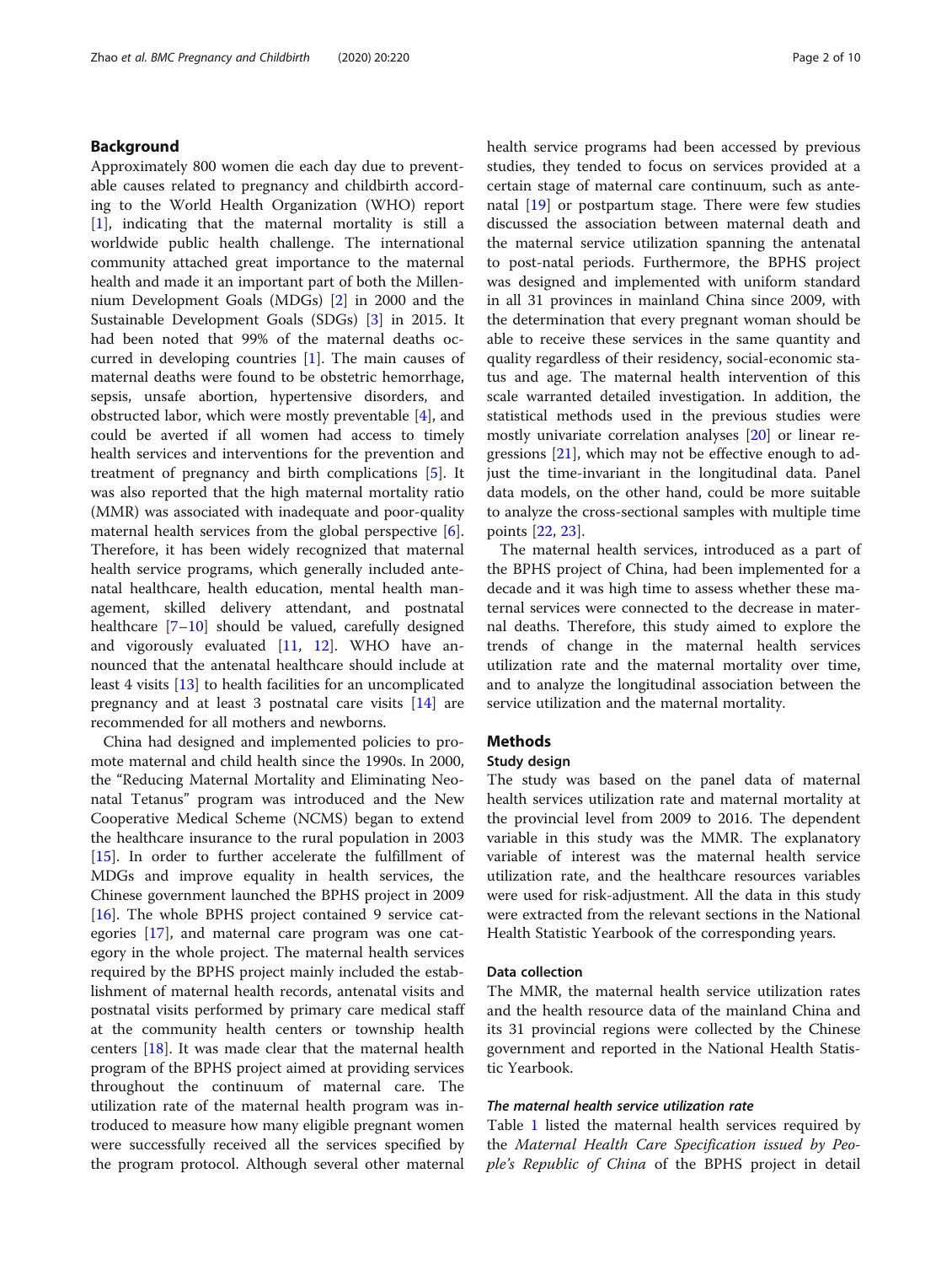| Service items                                      | Ante-natal Services |               |                | Postnatal services |                    |  |
|----------------------------------------------------|---------------------|---------------|----------------|--------------------|--------------------|--|
|                                                    | 1st trimester       | 2nd trimester | 3rd trimester  | 7 days postpartum  | 42 days postpartum |  |
| Number of visits                                   |                     |               |                |                    |                    |  |
| Minimum number of visits                           |                     | 2             | $\overline{2}$ |                    |                    |  |
| Required services                                  |                     |               |                |                    |                    |  |
| Inspection on family history                       |                     |               |                |                    |                    |  |
| Inspection on previous diseases                    |                     |               |                |                    |                    |  |
| Gynecologic examinations                           |                     |               |                |                    |                    |  |
| Routine blood test                                 |                     |               |                |                    |                    |  |
| Blood pressure                                     |                     |               |                |                    |                    |  |
| Routine urine test                                 |                     |               |                |                    |                    |  |
| Liver function tests                               |                     |               |                |                    |                    |  |
| Kidney function tests                              |                     |               |                |                    |                    |  |
| Hepatitis B examinations                           |                     |               |                |                    |                    |  |
| Syphilis test and treatment                        |                     |               |                |                    |                    |  |
| HIV test and counselling                           |                     |               |                |                    |                    |  |
| Establishment of maternal health record            |                     |               |                |                    |                    |  |
| Guidance of lifestyle, nutrition and mental health | $\sqrt{}$           |               |                |                    |                    |  |
| Health education on spontaneous labor              |                     |               |                |                    |                    |  |
| Health education on breast feeding                 |                     |               |                |                    |                    |  |
| Neonatal care instructions                         |                     |               |                |                    |                    |  |

<span id="page-2-0"></span>Table 1 Maternal health services protocol specified in the BPHS project

Notes: This table summarized the requirements in the Maternal Health Care Specification issued by People's Republic of China [[24\]](#page-8-0)

[[24\]](#page-8-0). The pregnant women who received all these services were counted in the numerator of the maternal health utilization rate, and all the pregnant women whose pregnancy ended in live birth(s) were counted in the denominator of the utilization rate.

By definition, the maternal health service utilization rate required that the pregnant women who had accept all the antenatal and postnatal maternal health services listed in Table 1, plus the perinatal services (sterilization during pregnancy, skilled birth attendant) to be counted in the numerator. The perinatal services were not included in the BPHS project but it was a required component in the utilization rate of the maternal health program in the BPHS project. The perinatal services had been kept at a high level in China since 2000, and changed very little from 2009 to 2016 (increased from 99.3 to 99.9%).

The primary care medical staff at the community health centers or township health centers would provide these services uniformly in same quantity and quality to guarantee the safety of pregnant women in all periods. They were also required to register and report on the completion of each maternal health services in order to calculate the utilization rate among other program indicators. These data were then submitted to the provincial government and finally to the Ministry of Health. The Ministry of Health would also organize experts to conduct sampling survey and supervision of maternal health

services in every province so as to evaluate the project implementation. The Ministry of Health summarized and examined the data quality reported by the provinces based on their evaluation and then included them in the National Health Statistic Yearbook, which was published annually as public information [[25\]](#page-8-0).

## The maternal mortality ratio

The official definition of maternal death of WHO was the death of a woman who was pregnant or within 42 days of pregnancy termination, irrespective of the duration and the site of the pregnancy, from any cause related to or aggravated by pregnancy or its management. Accidental or incidental causes related deaths of eligible women were not considered as maternal deaths [\[26](#page-8-0)]. This is the definition of maternal death in China as well, and the unit of dependent variable was the maternal death per 100,000 livebirths. To monitor the maternal death in China, the Chinese government set up the National Maternal Mortality Surveillance System (NMMSS) in 1989. The sampling unit of the system was at the county (district) level. A total of 336 surveillance spots (126 urban areas and 210 rural areas), covering 31 provinces, were selected to record the changes in MMR and the main cause of the maternal death. Livebirths and maternal death data were collected by trained officials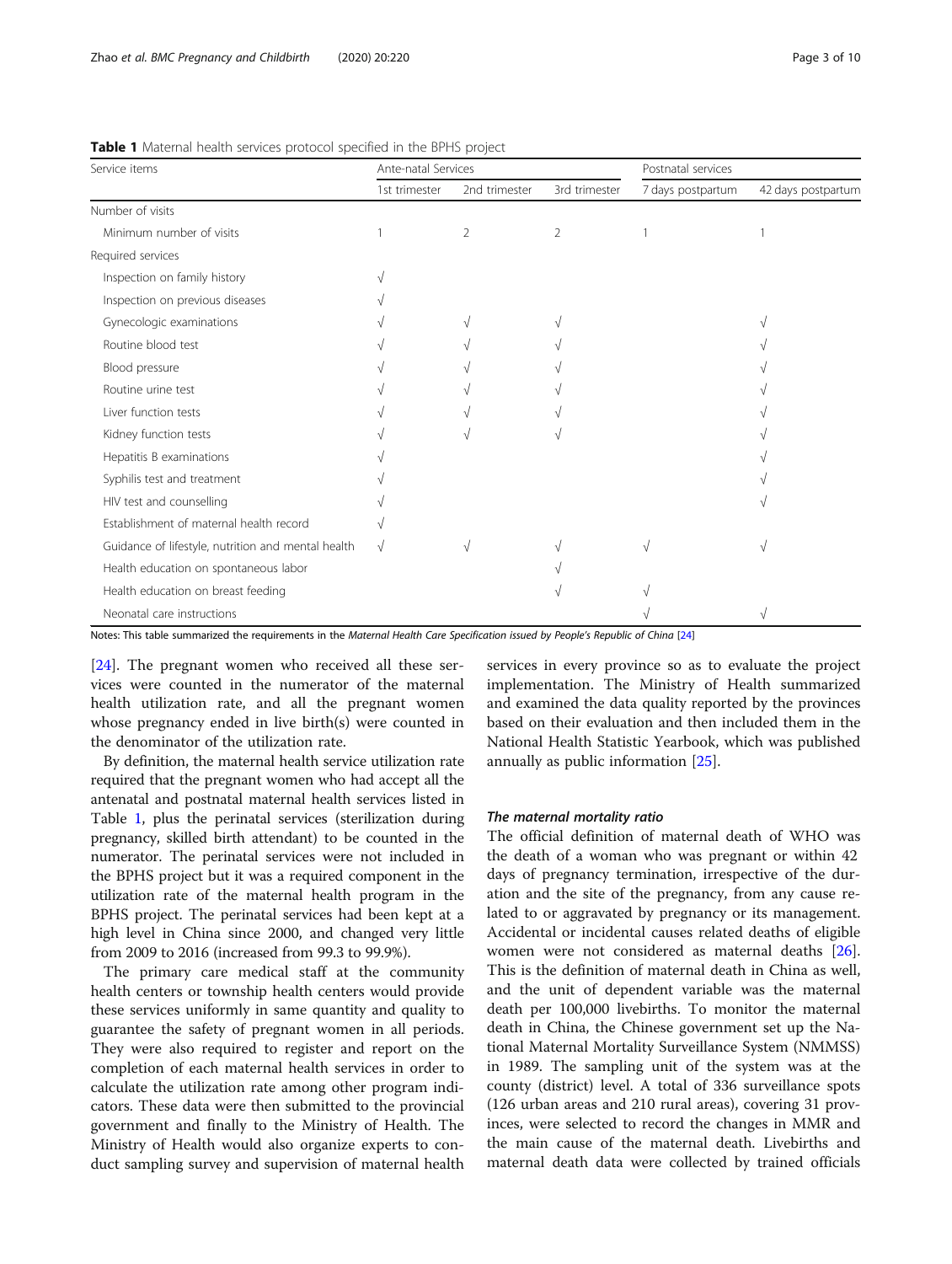and verified by government administrators [\[11\]](#page-8-0) and then included in the National Health Statistic Yearbook.

#### Health resource data

The structural data on health resource allocation (service fee per capita, doctors per thousand population, urbanrural doctor ratio, nurses per thousand population, urban-rural nurse ratio, inpatient beds per thousand population, urban-rural inpatient beds ratio) from 2009 to 2016 of each province were extracted from the National Health Statistic Yearbook. The service fee per capita was the total financial input of the whole nation or a certain province divided by the population covered by the funding. The data on health resources allocation were collected to serve as covariates in the model. Variables such as insurance coverage, number of medical staff (e.g. gynecologists, obstetricians, or specialized nurses) were not included in this study due to the lack of official statistics.

## Statistics analyses

We applied descriptive analyses to demonstrate the changes of the service utilization rate, the MMR and the health resource allocation variables on the national and provincial level from 2009 to 2016. As for the panel data models, pooled effects model, fixed effects model and random effects model were all applied in this study. Comparing to linear models, these panel data models were more effective in controlling confounding factors [[27\]](#page-8-0). The F test and the Hausman-type test would be used for model selection [[28](#page-9-0)]. The plm package of R software was used to conduct the panel model analyses. The years were treated as observation time points and each province was viewed as a cross section, and an 8\*31 data matrix was constructed. The detailed data analysis process was as follows: the data was firstly fitted with the fixed effects model, random effects model and pooled effects model respectively. Then the F test was taken to choose between fixed effects and pooled effects specifications, and comparing the estimators under the null hypothesis of no significant difference between the two models. If this null hypothesis was rejected, then the more efficient fixed effects estimator was chosen. The selection for fixed and random effects specifications was based on Hausman-type test, if the null hypothesis of this test was rejected, a fixed effects model would be chosen [\[29](#page-9-0)]. Finally, according to the results, the reasonable panel data model would be chosen to elaborate the relationship between the service utilization rate and the MMR after controlling for the available health resources factors. The estimated coefficients would give the expected change in the dependent variable associated with a one-unit increase in a certain explanatory variable, while other variables were held constant. Stepwise

regression models were applied to inspect the collinear effect and to gauge the direction and magnitude of omitted variable bias. We estimated four regression models for the dependent variable (the MMR). Model 1 was a univariate model including only utilization rate of maternal health services as the explanatory variable. Statistically significant coefficients on the utilization rate of maternal health services would provide evidence on the unadjusted effect of the utilization rate. Model 2 and 3 added explanatory variables capturing mediate factors suspected to channel the effects of utilization rate of maternal health services on the MMR. Model 4 included all the explanatory variables at the same time. Statistical analyses were conducted with R software (version 3.5.1) with the significance level of  $p < 0.05$ .

## Results

It was found that the service utilization rate increased from 79.24% in 2009 to 91.67% in 2016, while MMR decreased from 30.90 to 17.88 per 100,000 livebirths at the national level. The variations and trend changes of provincial service utilization rates, the MMR as well as the information on healthcare resource allocation from 2009 to 2016 were shown in Figs. [1,](#page-4-0) [2](#page-5-0) and Table [2.](#page-6-0) It was observed that there was a huge variation among provinces for all the variables. Over time, the gap of the service utilization rate had been narrowed from 63.00 in 2009 to 25.60 in 2016. Similarly, the provincial MMR had also been narrowed from 225.21 to 105.43 per 100,000 livebirths during the eight years of observation.

The results of relationships between utilization rate and MMR across 8 time points based on the panel data were fitted with fixed effects model, random effects model and pooled effects model respectively, and the F test and Hausman-type test were taken to the assessment of the fitting effects of the above models. The results of all three models were shown in Table [3](#page-6-0). The result of the F test was  $F = 1.86$  ( $p < 0.01$ ), which indicated that the fixed effects model was more appropriate than the pooled effects model in this situation. The statistics of the Hausman-type test were 75.89 ( $p < 0.01$ ), which meant the fixed effects model induced less estimated bias than random effects model. Hence, the fixed effects model was used to estimate the relationship between the utilization rate and MMR in this study.

The results of the fixed effect panel stepwise regression models were shown in Table [4](#page-7-0). Model 1 indicated that utilization rate (β = -0.69,  $p < 0.001$ ) had negative effect on the MMR. Model 2 added doctors per thousand population, nurses per thousand population and inpatient beds per thousand population to the model. Both doctors per thousand population (β =  $-3.99$ ,  $p = 0.001$ ) and inpatient beds per thousand population (β =  $-4.21$ ,  $p < 0.001$ ) were associated with MMR. Model 3 added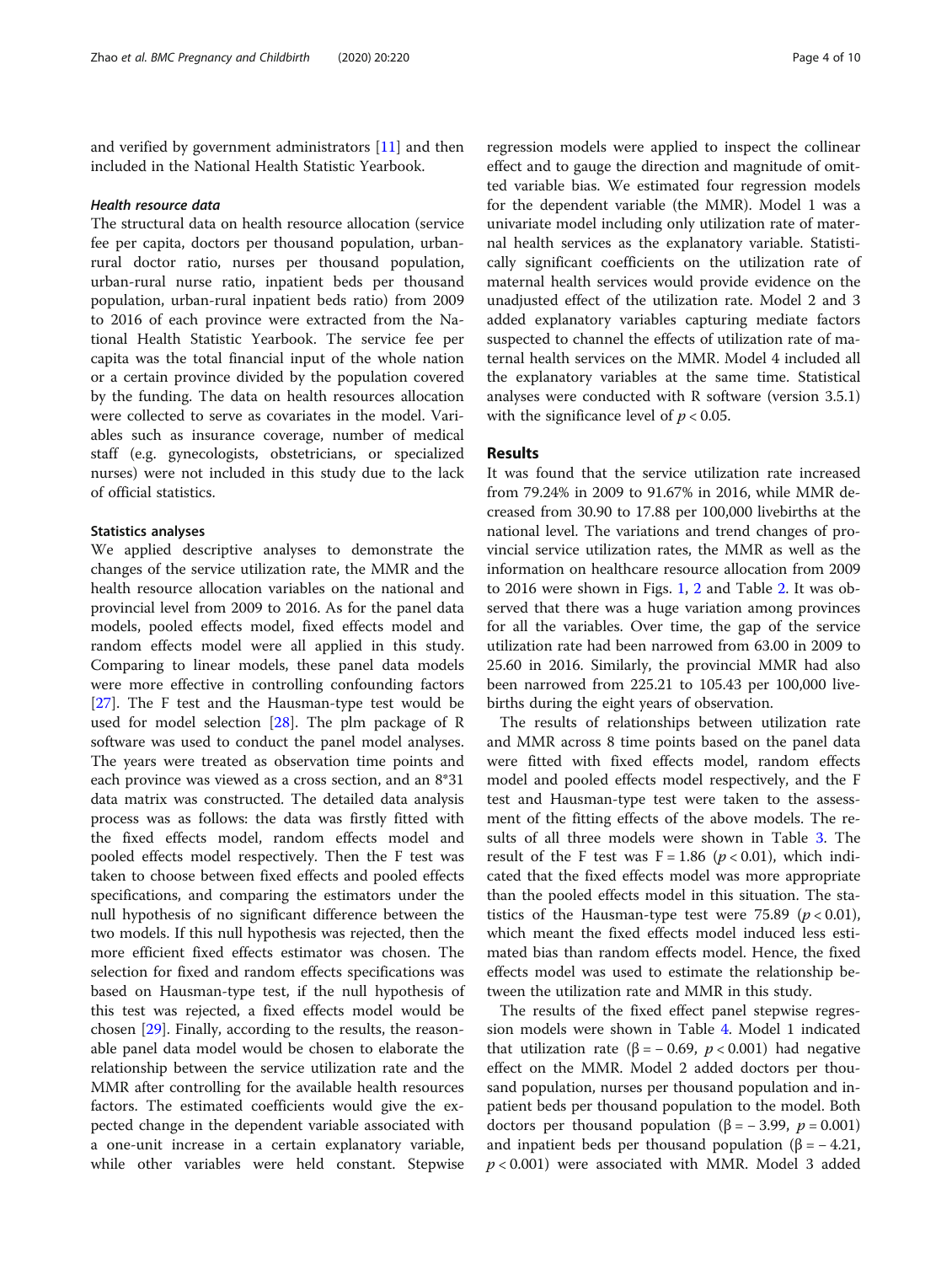<span id="page-4-0"></span>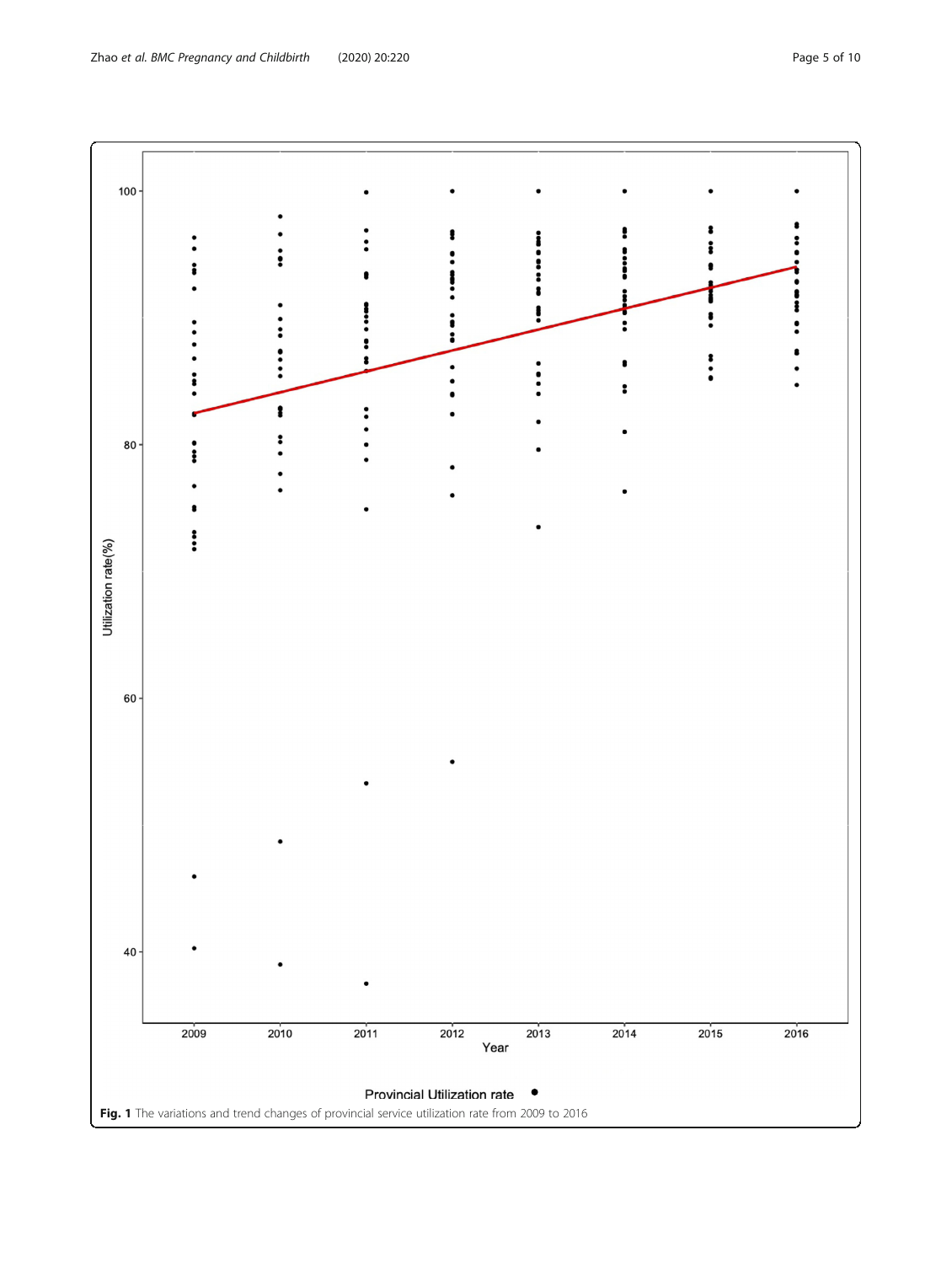<span id="page-5-0"></span>

variables of urban-rural doctor ratio, urban-rural nurse ratio and urban-rural inpatient beds ratio. Urban-rural nurse ratio (β = 9.56,  $p$  < 0.001) was found to be associated with MMR. Model 4 included all the variables and revealed the utilization rate was associated with MMR and could reduce MMR continuously after adjusting for

health resource and other variables. The results also suggested that variables such as service fee per capita, number of doctors per thousand population, inpatient beds per thousand population had significant negative relationship with MMR. However, the increase in urbanrural nurse ratio was found to be associated with the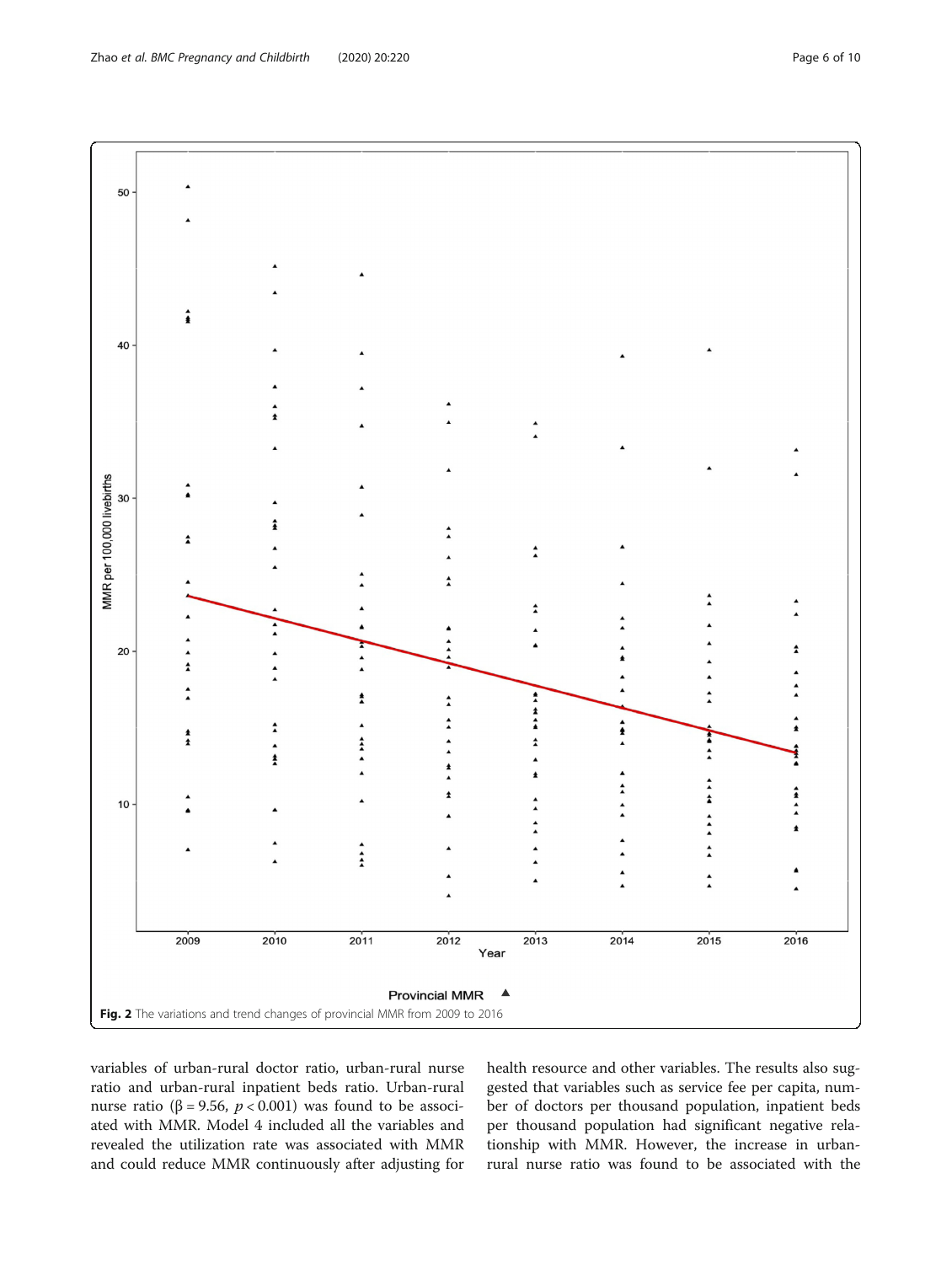<span id="page-6-0"></span>Table 2 The provincial variation of the variables from 2009 to 2016

| Variable                                  | 2009          | 2010           | 2011           | 2012                      | 2013          | 2014          | 2015            | 2016           |
|-------------------------------------------|---------------|----------------|----------------|---------------------------|---------------|---------------|-----------------|----------------|
| <b>MMR</b>                                | 7.02-232.23   | 6.24-174.78    | 6.00-180.74    | $4.01 - 176.12$           | 4.99-154.51   | 4.65-108.86   | $4.65 - 100.92$ | $4.47 - 109.9$ |
| Utilization rate                          | 33.33-96.33   | 32.2-98.00     | 30.7-99.90     | 38.20-100.00              | 44.20-100.00  | 49.60-100.00  | 71.00-100.00    | 74.40-100.00   |
| Service fee per capita                    | 10.00-58.00   | 15.00-67.00    | 20.00-95.00    | 25.00-101<br><sup>0</sup> | 30.00-110.00  | 35.00-117.00  | 40.00-136.00    | 45.00-131.00   |
| Doctors per thousand population           | $0.81 - 4.70$ | $0.83 - 4.90$  | $0.86 - 5.11$  | $0.94 - 3.37$             | $1.03 - 5.50$ | $1.25 - 3.50$ | $1.40 - 3.70$   | $1.40 - 3.90$  |
| Urban-rural doctor ratio                  | 1.51-4.55     | 1.33-6.53      | $1.33 - 6.55$  | $1.37 - 5.42$             | 1.48-5.90     | 1.49-5.73     | 1.59-5.86       | $1.06 - 5.91$  |
| Nurses per thousand population            | $0.69 - 4.95$ | $0.68 - 5.34$  | $0.71 - 5.68$  | $0.56 - 3.84$             | $0.76 - 6.36$ | $0.85 - 4.11$ | $1.00 - 4.40$   | $1.20 - 4.50$  |
| Urban-rural nurse ratio                   | $2.07 - 8.22$ | $2.01 - 11.66$ | $2.05 - 10.11$ | $1.83 - 8.32$             | 1.84-10.62    | $2.20 - 8.39$ | $2.16 - 7.82$   | $1.64 - 8.27$  |
| Inpatient beds per<br>thousand population | $2.22 - 6.80$ | $2.33 - 6.80$  | $2.77 - 7.55$  | $2.72 - 5.89$             | $3.53 - 6.06$ | $3.75 - 6.22$ | $4.02 - 6.37$   | $4.21 - 8.03$  |
| Urban-rural inpatient beds ratio          | 1.55-3.77     | $1.06 - 4.14$  | $1.18 - 4.14$  | $1.10 - 9.59$             | $1.10 - 4.40$ | 1.46-3.87     | 1.52-4.09       | $1.52 - 4.11$  |

Notes: The data represent the ranges of the variables across provinces

increased maternal mortality. The urban-rural doctor ratio, nurses per thousand population, urban-rural inpatient beds ratio was found to have no statistically significant association with the MMR.

## **Discussion**

This study found that after the introduction of BPHS project in 2009, the maternal health care utilization rate was increasing from 2009 to 2016 while the MMR decreased steadily on the national level. Furthermore, the gap of the utilization rate and MMR among provinces from 2009 to 2016 were narrowed sharply, which indicated that the accessibility and equality of maternal health services may also been improved. Panel data models revealed that the service utilization rate was negatively associated with the MMR after adjusting for available covariates on healthcare resource allocation. This paper pointed to the increase in maternal health service utilization after introducing the BPHS project in 2009 and the importance of the continuous strengthening of the accessibility and quality of maternal healthcare services since it was found to be connected to the decrease in maternal mortality in China.

This study found that the disparity among the provinces had decreased from 2009 to 2016, which may reflect the improvement in healthcare equity in China. Primary healthcare service equalization was one of the essential objectives of the BPHS project since its introduction in 2009. Since geographic variance in quantity and quality of maternal health services were observed between urban and rural areas before the implementation of BPHS project [\[30\]](#page-9-0), the project required all maternal health services to be implemented in the same quantity and quality by specialized medical staff after professional training. From the central government perspective, they had increased the overall financial input annually [[16](#page-8-0)], and had reformed the data collection process (from paper-based reporting to the application of healthcare information systems). However, since the provincial-level subsidies to the BPHS projects (additional to the national funding) varied among provinces, regional variation of per capita service fees still existed. In 2016, the per capita service fee varied from 45.00–

| Table 3 Results of relationship between utilization rate and MMR based on the panel data models |  |
|-------------------------------------------------------------------------------------------------|--|
|-------------------------------------------------------------------------------------------------|--|

| Variable                               | Fixed Effects Model |         |            | Random Effects Model |         |            | Pooled Effects Model |         |            |
|----------------------------------------|---------------------|---------|------------|----------------------|---------|------------|----------------------|---------|------------|
|                                        | β                   | S.E     | $p$ -value | β                    | S.E     | $p$ -value | β                    | S.E     | $p$ -value |
| Intercept                              |                     |         |            | 65.74                | 9.24    | < 0.001    | 61.40                | 9.52    | < 0.001    |
| Utilization rate                       | $-0.35$             | 0.09    | < 0.001    | $-0.49$              | 0.09    | < 0.001    | $-0.75$              | 0.10    | < 0.001    |
| Service fee per capita                 | $-0.30$             | 0.08    | < 0.001    | $-0.13$              | 0.08    | 0.10       | 0.19                 | 0.09    | 0.05       |
| Doctors per thousand population        | $-21.38$            | 6.38    | < 0.001    | $-9.49$              | 5.79    | 0.10       | 13.92                | 5.11    | < 0.01     |
| Urban-rural doctor ratio               | $-11.69$            | 6.45    | 0.052      | $-9.83$              | 2.51    | < 0.001    | 0.37                 | 2.49    | 0.88       |
| Nurses per thousand population         | 20.47               | 12.31   | 0.06       | 8.02                 | 5.17    | 0.12       | $-16.39$             | 5.06    | < 0.01     |
| Urban-rural nurse ratio                | 9.78                | 1.77    | < 0.001    | 12.23                | 1.77    | < 0.001    | 12.22                | 1.86    | < 0.001    |
| Inpatient beds per thousand population | $-2.77$             | 1.17    | 0.02       | $-1.07$              | 1.17    | 0.36       | 2.40                 | 1.29    | 0.06       |
| Urban-rural inpatient beds ratio       | $-1.30$             | 1.19    | 0.28       | $-2.33$              | 1.29    | 0.07       | $-11.01$             | 1.81    | < 0.001    |
| F statistics                           |                     | 40.92   |            |                      | 24.24   |            |                      | 36.12   |            |
| Overall significance of model          |                     | < 0.001 |            |                      | < 0.001 |            |                      | < 0.001 |            |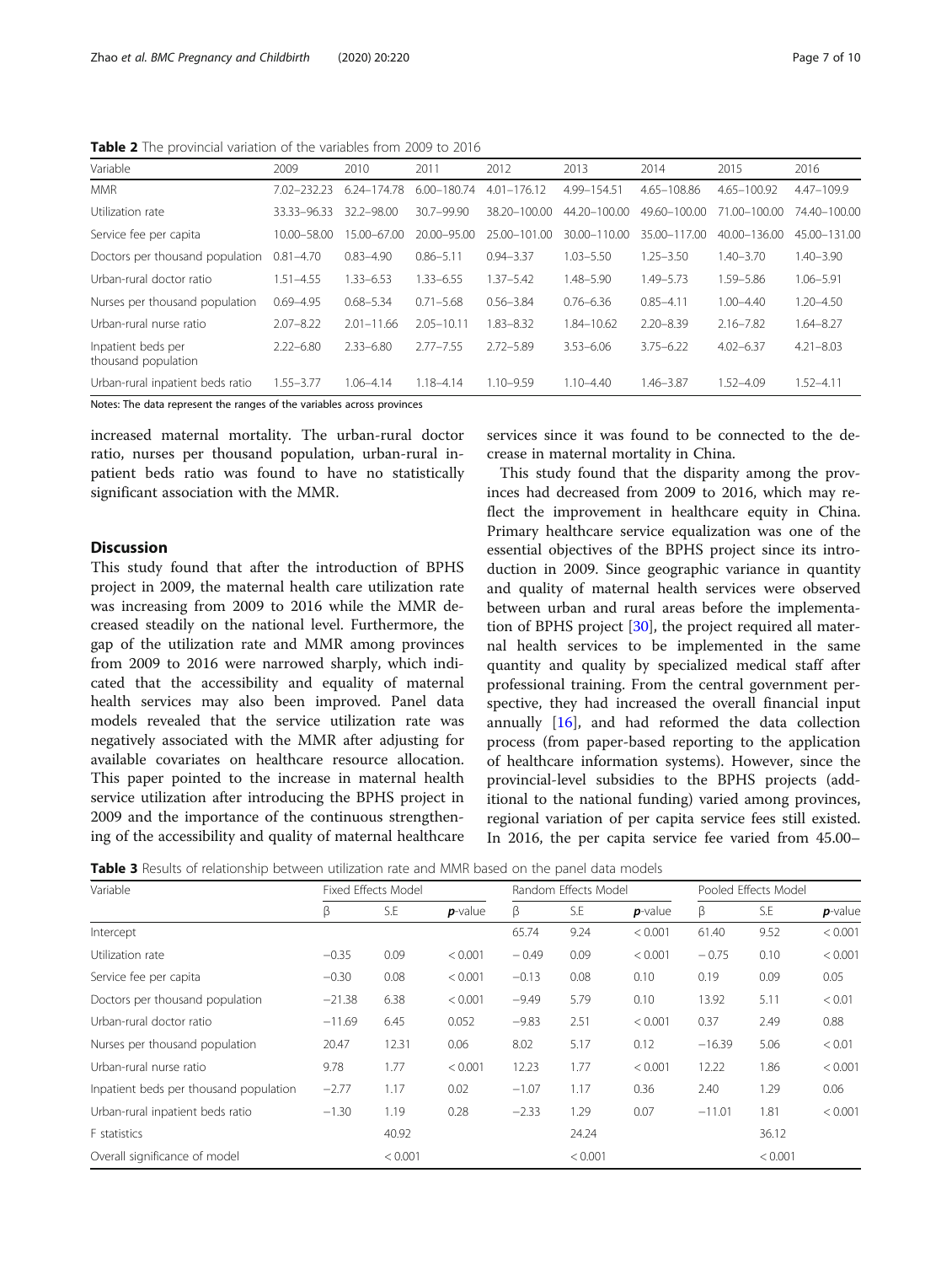<span id="page-7-0"></span>Table 4 Fixed effect panel stepwise regression models of utilization rate and MMR

|                                        | Model 1 |            |         | Model 2    |          | Model 3    |          | Model 4    |  |
|----------------------------------------|---------|------------|---------|------------|----------|------------|----------|------------|--|
|                                        | β       | $p$ -value | β       | $p$ -value | β        | $p$ -value | β        | $p$ -value |  |
| Utilization rate                       | $-0.69$ | < 0.001    | $-0.50$ | < 0.001    | $-0.45$  | < 0.001    | $-0.35$  | < 0.001    |  |
| Doctors per thousand population        |         |            | $-3.99$ | 0.001      | $-7.07$  | 0.01       | $-21.38$ | < 0.001    |  |
| Nurses per thousand population         |         |            | 1.58    | 0.73       | 8.50     | 0.053      | 20.47    | 0.06       |  |
| Inpatient beds per thousand population |         |            | $-4.21$ | < 0.001    | $-3.10$  | 0.01       | $-2.77$  | 0.02       |  |
| Urban-rural doctor ratio               |         |            |         |            | $-10.71$ | 0.05       | $-11.69$ | 0.05       |  |
| Urban-rural nurse ratio                |         |            |         |            | 9.56     | < 0.001    | 9.78     | < 0.001    |  |
| Urban-rural inpatient beds ratio       |         |            |         |            | $-1.80$  | 0.13       | $-1.30$  | 0.28       |  |
| Service fee per capita                 |         |            |         |            |          |            | $-0.30$  | < 0.001    |  |
| Adjusted $R^2$                         | 0.15    |            | 0.22    |            | 0.31     |            | 0.34     |            |  |

131.00 RMB, indicating that China would need targeted and varied strategies to fund the BPHS project in each region.

It was observed in this study that the maternal health service utilization was associated with the deduction in the MMR after other healthcare resource covariates were adjusted. As described above, previous studies had demonstrated the negative correlation between antenatal care [[7,](#page-8-0) [30\]](#page-9-0) or postpartum care [[31,](#page-9-0) [32\]](#page-9-0) and maternal mortality, but rarely were there any studies focused on the relationship between maternal mortality and maternal health management from the antenatal to postpartum period. The results of this study stressed the importance of maternal health management across care continuity. Previous studies had noted that the shortage of health resources and well-trained health workforce had always been important indirect factors affecting maternal mortality [[33](#page-9-0), [34](#page-9-0)], which was consistent with the findings of this study. Moreover, the increasing in doctors per thousand population and inpatient beds per thousand population had a significant negative association with the MMR. Meanwhile, it had been widely accepted that the MMR in rural or urban areas was affected by socioeconomic status [\[35](#page-9-0)] in addition to the development of healthcare systems. In China, healthcare resources and human resources were concentrated in eastern coastal regions, and the number of doctors and nurses were much higher than it was in the remote and inland western regions [[30](#page-9-0)], which might hamper the efforts of the maternal healthcare services in reducing MMR. Our results showed that urban-rural nurse ratio had a positive association with the MMR, which may indicate that the imbalanced the urban-rural nurse distribution may increase the likelihood of maternal deaths. It was also found that the service fee per capita had significant negative association with maternal mortality, which might suggest that the medical service could be improved with increased medical input. In addition, this study found no significant connection between the maternal mortality and indicators such as nurses per thousand

population, urban-rural doctor ratio, and urban-rural inpatient beds ratio. The reason behind these findings might be the wide definition of these variables and the limitation of the sample size in this study. The panel data analyses that used county or individual level data would further enlarge the sample size and adding the statistical power to explore the association between maternal health services and maternal mortality.

One of the major strengths of this study was that instead of focusing on services provided during certain phases of maternal health care, we discussed the association between the utilization rate of maternal health service from antenatal to postpartum period and maternal mortality. Furthermore, the application of the panel data models avoided information loss of the data. Compared with the cross-sectional data, the panel data might reflect the optimal validity of data by arranging the crosssectional data and time-series data together [\[22,](#page-8-0) [27\]](#page-8-0).

This study also had a few limitations. Firstly, the sample size of the data was limited. Although we had increased the sample size by including as many years as we can, the basic unit of observation was still province. Further studies might try to utilize data with smaller observation unit, such as data from the 336 surveillance spots (126 urban areas and 210 rural areas) in the National Maternal Mortality Surveillance System (NMMSS) of China. Moreover, this study only focused on whether the pregnant women received the required maternal health services or not, the service quality were not considered. With more comprehensive data on maternal health program management and assessment, the quality and utilization of the services may be considered separately. Finally, the maternal health services could be only one of the factors affecting maternal health conditions and maternal mortality, other crucial factors relating to maternal mortality such as the overall health service quality [\[36,](#page-9-0) [37](#page-9-0)] and emergency obstetric care [\[38](#page-9-0)] could not be measured and controlled in this study due to the lack of available data.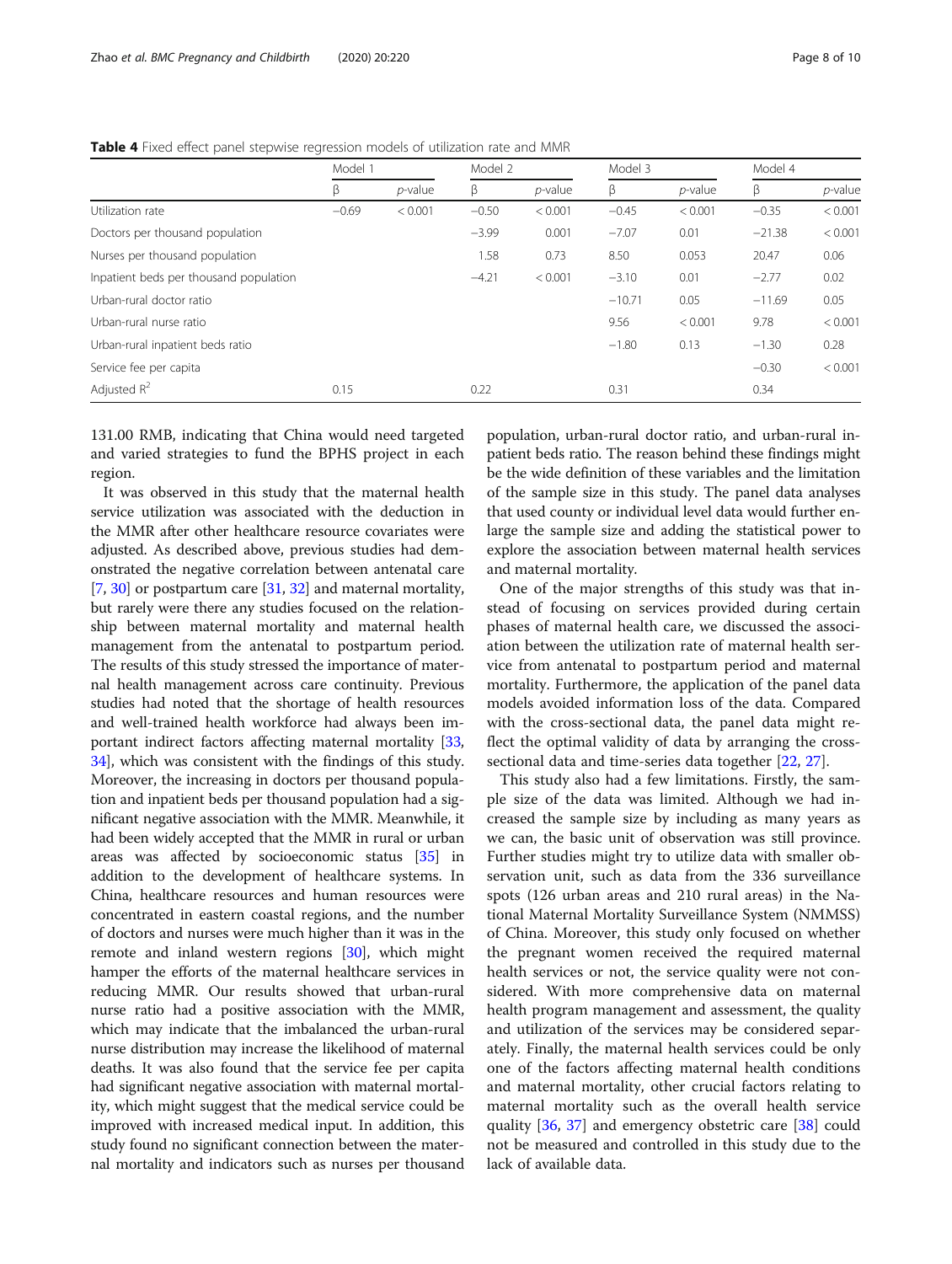## <span id="page-8-0"></span>Conclusion

This study found that the utilization of maternal health services from antenatal to postpartum period could be associated with the decrease in the MMR. The design and implementation of the maternal health service program of the BPHS project in China may offer an example for other developing countries that wish to improve maternal health and maternal health services. Further studies could take counties or individuals as sampling unit to enlarge the sample size. The different causes of maternal death should also be explored so that the association and even causal relationship between maternal health services and maternal death could be further analyzed.

#### Abbreviations

MMR: Maternal mortality ratio; MDG: Millennium Development Goals; SDG: Sustainable Development Goals; BPHS: Basic Public Health Service; NMMSS: National Maternal Mortality Surveillance System; WHO: World Health Organization; NCMS: New Cooperative Medical Scheme

#### Acknowledgements

Not applicable.

#### Authors' contributions

PZ designed both the study and its analytical strategy, performed the data analyses, and wrote the manuscript. XH offered consultancy and revised the manuscript in terms of language and content. LY1 (Lili You) contributed to the draft and revised the article; YZ helped conducting the literature review and data acquisition; LY2 (Li Yang) completed the acquisition of data. YL the corresponding author, conceived, designed and led the research. All authors approved the final revision.

#### Funding

China Medical Board (CMB), the funder was not involved in the design of the study and collection, analysis and interpretation of data and in writing the manuscript.

#### Availability of data and materials

The datasets generated and analyzed during the current study are available in the official website of National Health Commission of the People's Republic of China [\(http://www.nhc.gov.cn](http://www.nhc.gov.cn)).

#### Ethics approval and consent to participate

Not applicable.

#### Consent for publication

Not applicable.

#### Competing interests

The authors declared that they have no competing interests.

#### Author details

<sup>1</sup>School of Public Health, Chinese Academy of Medical Science & Peking Union Medical College, No.5 Dongdansantiao, 100730 Beijing, People's Republic of China. <sup>2</sup>Nursing Department, Peking University First Hospital, No.8 Xishiku Street, Xicheng District, 100034 Beijing, People's Republic of China.

#### Received: 12 August 2019 Accepted: 27 March 2020 Published online: 15 April 2020

#### References

WHO U, UNFPA, World Bank Group and the United Nations Population Division. Trends in maternal mortality: 1990 to 2015. Geneva: World Health Organization; 2015.

- 2. Victora CG, Requejo JH, Barros AJ, Berman P, Bhutta Z, Boerma T, Chopra M, de Francisco A, Daelmans B, Hazel E, et al. Countdown to 2015: a decade of tracking progress for maternal, newborn, and child survival. Lancet. 2016; 387(10032):2049–59.
- Silver KL, Singer PA. SDGs: start with maternal, newborn, and child health cluster. Lancet. 2014;384(9948):1093–4.
- 4. Khan KS, Wojdyla D, Say L, Gulmezoglu AM, Van Look PF. WHO analysis of causes of maternal death: a systematic review. Lancet. 2006;367(9516):1066–74.
- 5. The World Bank. The millennium development goals for health: rising to the challenges. Washington, DC: The World Bank; 2004.
- 6. Carroli G, Rooney C, Villar J. How effective is antenatal care in preventing maternal mortality and serious morbidity? An overview of the evidence. Paediatr Perinat Epidemiol. 2001;15(Suppl 1):1–42.
- 7. Berhan Y, Berhan A. Antenatal care as a means of increasing birth in the health facility and reducing maternal mortality: a systematic review. Ethiop J Health Sci. 2014;24(Suppl):93–104.
- 8. Campbell OM, Graham WJ. Strategies for reducing maternal mortality: getting on with what works. Lancet. 2006;368(9543):1284–99.
- 9. Mirkovic KR, Lathrop E, Hulland EN, Jean-Louis R, Lauture D, D'Alexis GD, Handzel E, Grand-Pierre R. Quality and uptake of antenatal and postnatal care in Haiti. BMC Pregnancy Childbirth. 2017;17(1):52.
- 10. Bhutta ZA, Das JK, Bahl R, Lawn JE, Salam RA, Paul VK, Sankar MJ, Blencowe H, Rizvi A, Chou VB, et al. Can available interventions end preventable deaths in mothers, newborn babies, and stillbirths, and at what cost? Lancet. 2014;384(9940):347–70.
- 11. Liang J, Zhu J, Dai L, Li X, Li M, Wang Y. Maternal mortality in China, 1996- 2005. Int J Gynaecol Obstet. 2010;110(2):93–6.
- 12. Liang J, Li X, Dai L, Zeng W, Li Q, Li M, Zhou R, He C, Wang Y, Zhu J. The changes in maternal mortality in 1000 counties in mid-Western China by a government-initiated intervention. PLoS One. 2012;7(5):e37458.
- 13. Villar JBP. WHO antenatal care randomized trial: manual for the implementation of the new model. Geneva: World Health Organization; 2002.
- 14. WHO. WHO recommendations on postnatal care of the mother and newborn. Geneva: World Health Organization; 2013.
- 15. Wang Y. Development of the new rural cooperative medical system in China. China World Econ. 2007;15(4):66–77.
- 16. Zhao Y, Huo Z, Wu J, Xie S, Zhang L, Feng Z. Impact on the performance of health workers adopted performance-related contracts in the provision of basic public health service at village and township levels. Iran J Public Health. 2013;42(4):358–67.
- 17. Zhao Y, Cui S, Yang J, Wang W, Guo A, Liu Y, Liang W. Basic public health services delivered in an urban community: a qualitative study. Public Health. 2011;125(1):37–45.
- 18. Ministry of Health of the People's Republic of China. Notification of Issuance Maternal Health Care Management Criterion and Maternal Health Care Service Criterion. 2016.
- 19. Muchie KF. Quality of antenatal care services and completion of four or more antenatal care visits in Ethiopia: a finding based on a demographic and health survey. BMC Pregnancy Childbirth. 2017;17(1):300.
- 20. Moaddab A, Dildy GA, Brown HL, Bateni ZH, Belfort MA, Sangi-Haghpeykar H, Clark SL. Health care disparity and state-specific pregnancy-related mortality in the United States, 2005-2014. Obstet Gynecol. 2016;128(4):869–75.
- 21. Bauserman M, Lokangaka A, Thorsten V, Tshefu A, Goudar SS, Esamai F, Garces A, Saleem S, Pasha O, Patel A, et al. Risk factors for maternal death and trends in maternal mortality in low- and middle-income countries: a prospective longitudinal cohort analysis. Reprod Health. 2015;12(Suppl 2):S5.
- 22. Jakobsson N, Svensson M. Copayments and physicians visits: a panel data study of Swedish regions 2003-2012. Health Policy (Amsterdam, Netherlands). 2016;120(9):1095–9.
- 23. Jafari H, Jaafaripooyan E, Vedadhir AA, Foroushani AR, Ahadinejad B, Pourreza A. Socio-economic factors influencing on Total fertility rate in Iran: a panel data analysis for the period of 2002-2012. Electron Physician. 2016;8(6):2551–6.
- 24. Gu H, You H, Ning W, Zhou H, Wang J, Lu Y, Sun J, Kou Y, Dong H. Internal migration and maternal health service utilisation in Jiangsu, China. Trop Med Int Health. 2017;22(2):124–32.
- 25. Fang J, Kaufman J. Reproductive health in China: improve the means to the end. Lancet. 2008;372(9650):1619–20.
- 26. WHO: Health statistics and information systems; 2016.
- 27. Guo X, Ren D, Shi J. Carbon emissions, logistics volume and GDP in China: empirical analysis based on panel data model. Environ Sci Pollut Res Int. 2016;23(24):24758–67.